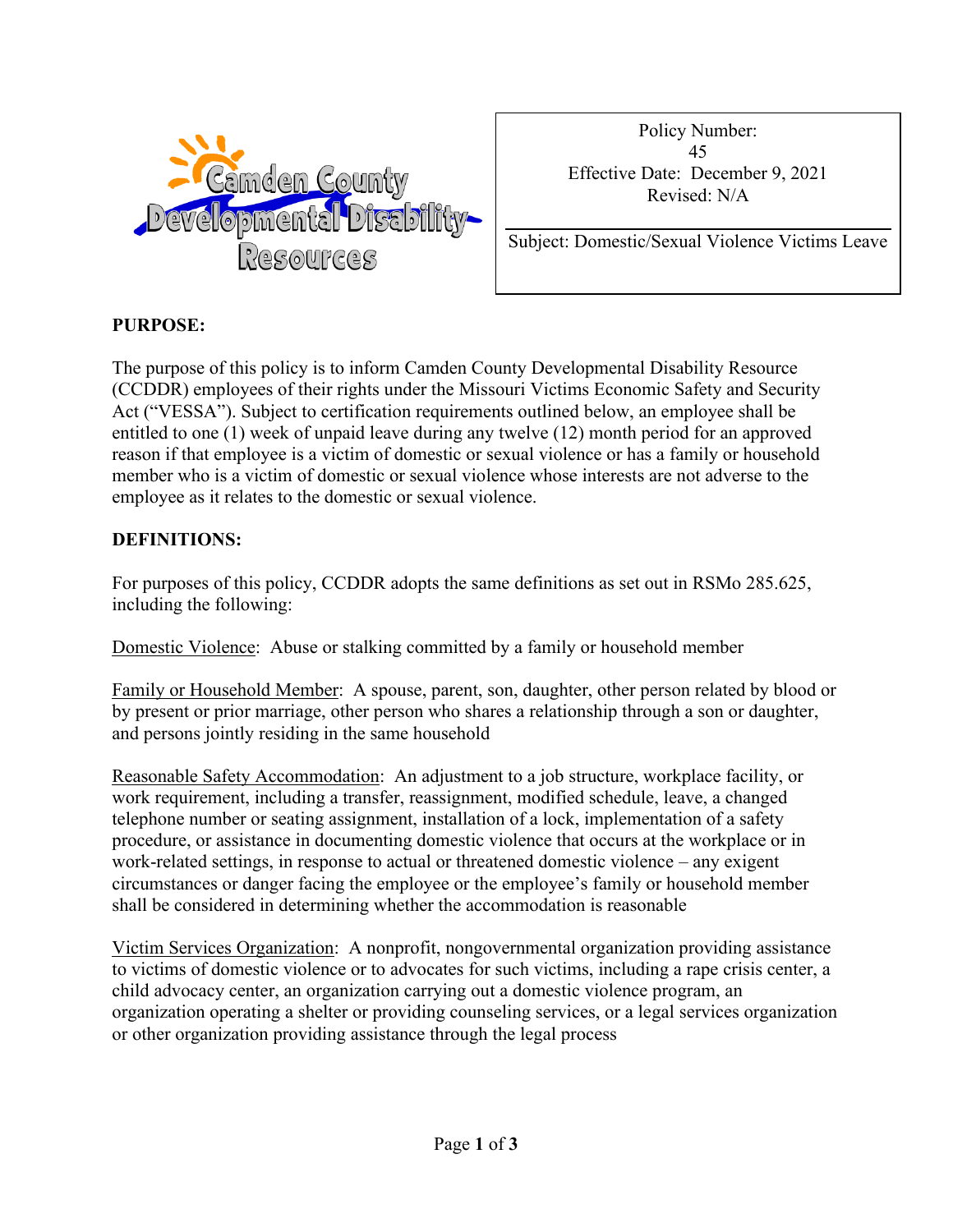## **POLICY:**

### USE OF LEAVE AND ELIGIBILITY

This policy applies specifically to CCDDR employees. New hires are eligible for VESSA leave as of their date of hire.

Eligible employees may take up to one (1) week of unpaid leave when the employee or a family or household member is a victim of domestic or sexual violence, as defined above.

Employees may take the leave either intermittently or on a reduced work schedule. A reduced work schedule is defined as a work schedule that reduces the usual number of hours per workweek, or hours per workday of an employee.

Eligible employees may take unpaid leave from work to address domestic or sexual violence for the following approved reasons:

- To seek medical attention or recover from physical or mental injuries caused by the violence to the employee or the employee's family or household member
- To obtain services from a victim services organization for the employee or the employee's family or household member
- To obtain psychological or other counseling for the employee or the employee's family or household member
- To participate in safety planning, temporarily or permanently relocating, or taking other actions to increase the safety of the employee or the employee's family or household member from future violence or to ensure economic security
- To seek legal assistance or remedies to ensure the health and safety of the employee or the employee's family and household member, including either preparing for or participating in any legal proceeding related to the violence

Eligible employees may also request reasonable safety accommodations for limitations resulting from circumstances relating to being a victim of domestic or sexual violence or being a family or household member of a victim of domestic or sexual violence. CCDDR will accommodate reasonable requests that do not impose an undue burden on CCDDR.

CCDDR will not discriminate or retaliate against employees who exercise their rights under VESSA. Upon return from leave, the employee shall be restored to the same or a similar position with CCDDR and retain benefits accrued prior to the employee's leave.

Employees may elect to take paid leave, if eligible, in lieu of unpaid leave under VESSA.

#### NOTICE AND CERTIFICATION

Employees must provide forty-eight (48) hours advance notice of the employee's intention to take leave under VESSA unless providing such notice is not practicable.